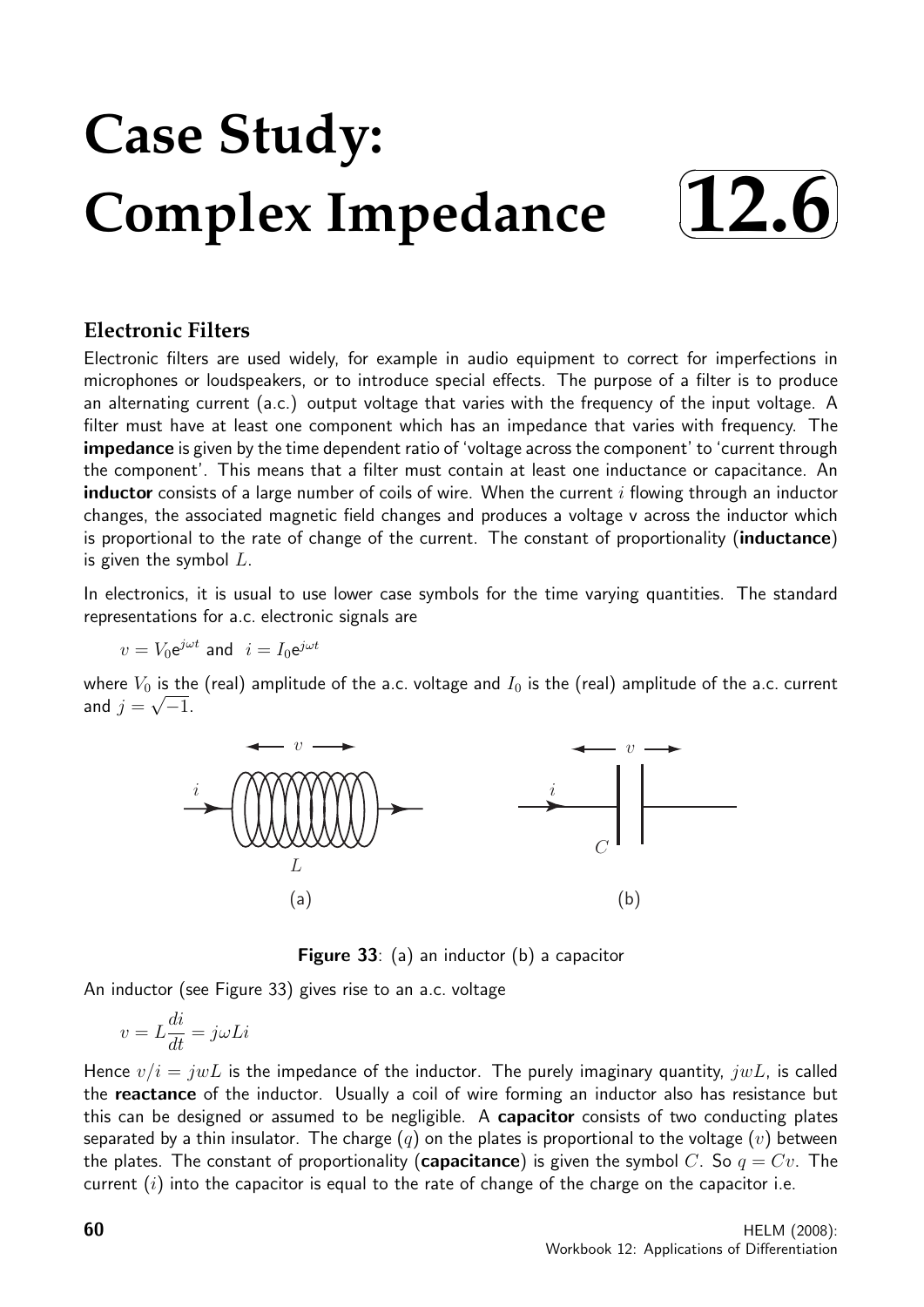

$$
i = \frac{dq}{dt} = C\frac{dv}{dt} = j\omega Cv.
$$

Hence, for a capacitor, the impedance  $Z_c = v/i = 1/jwC$ . This purely imaginary quantity is also a reactance. Because of Ohm's law  $(v = iR)$ , a resistance R provides a constant (real) contribution of R to the impedance of a circuit. If two resistors  $R_1$  and  $R_2$  are in series the same current passes through both of them and the combined resistance is  $R_1 + R_2$ . In the circuit shown in Figure 34 (consider the left-hand representation of this circuit first but note that the right-hand version is equivalent), the input voltage across both resistors and the output voltage across  $R_2$  are related by

$$
v_{in} = i(R_1 + R_2) \qquad \text{and} \qquad v_{out} = iR_2 \qquad \text{so} \qquad \qquad \frac{v_{out}}{v_{in}} = \frac{R_2}{R_1 + R_2}.
$$

Such a circuit is called a **potential divider**.



Figure 34: Two representations of a potential divider circuit

Now consider this circuit with the resistor  $R_2$  replaced by a capacitor  $C$  as in Figure 35.



Figure 35: Low pass filter circuit containing a resistor and a capacitor

If  $R_1$  is replaced by R and  $R_2$  by  $Z_C = 1/jwC$ , in the relevant expression for the potential divider circuit, then

$$
\frac{v_{out}}{v_{in}} = \frac{1/j\omega C}{R + 1/j\omega C} = \frac{1}{1 + j\omega RC}
$$

The square of the magnitude of the voltage ratio is given by multiplying the existing complex expression by its complex conjugate, i.e.

$$
\left| \frac{v_{out}}{v_{in}} \right|^2 = \frac{1}{(1 + j\omega RC)(1 - j\omega RC)} = \frac{1}{(1 + \omega^2 R^2 C^2)}
$$

HELM (2008): Section 12.6: Case Study: Complex Impedance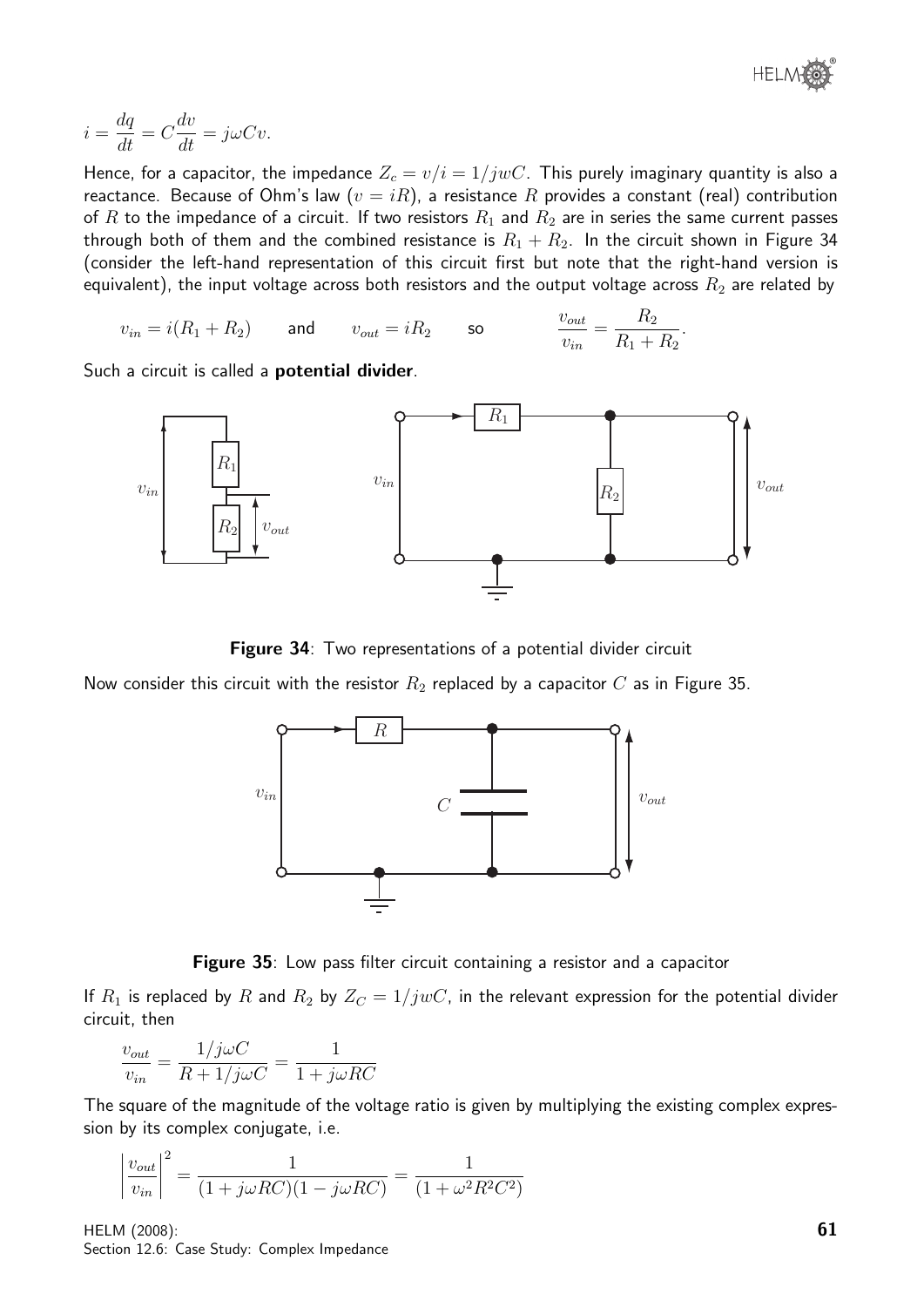Figure 36 shows a plot of the magnitude of the voltage ratio as a function of  $\omega$ , i.e. the **frequency** response for  $R = 10 \Omega$  and  $C = 1 \mu$ F (i.e.  $10^{-6}$ F). Note that the magnitude of the output voltage is close to that of the input voltage at low frequencies but decreases rapidly as frequency increases. This is an ideal low pass filter response.



Figure 36: Frequency response of a low pass filter

Engineering problem stated in words



Figure 37: An LC filter circuit

Plot the frequency response of the LC filter circuit shown in Figure 37 if  $R = 10 \Omega$ , L = 0.1 mH (i.e.  $10^{-4}$ H) and  $C = 1$  µF. After plotting the response for two values of R below 10  $\Omega$ , comment on the way in which the response varies as R varies. Identify the frequency for which

#### Engineering problem expressed mathematically

the response is maximum.

(a) Noting that the resistor and inductor are in series, replace  $R_1$  by  $(R + jwL)$  and  $R2$  by  $R<sub>2</sub>$ 

1/jwC in the equation 
$$
\frac{v_{out}}{v_{in}} = \frac{R_2}{R_1 + R_2}
$$
  
(b) Derive an expression for  $\left| \frac{v_{out}}{v_{in}} \right|^2$   
(c) Hence plot  $\left| \frac{v_{out}}{v_{in}} \right|$  as a function of  $\omega$  for  $R = 10 \Omega$ .